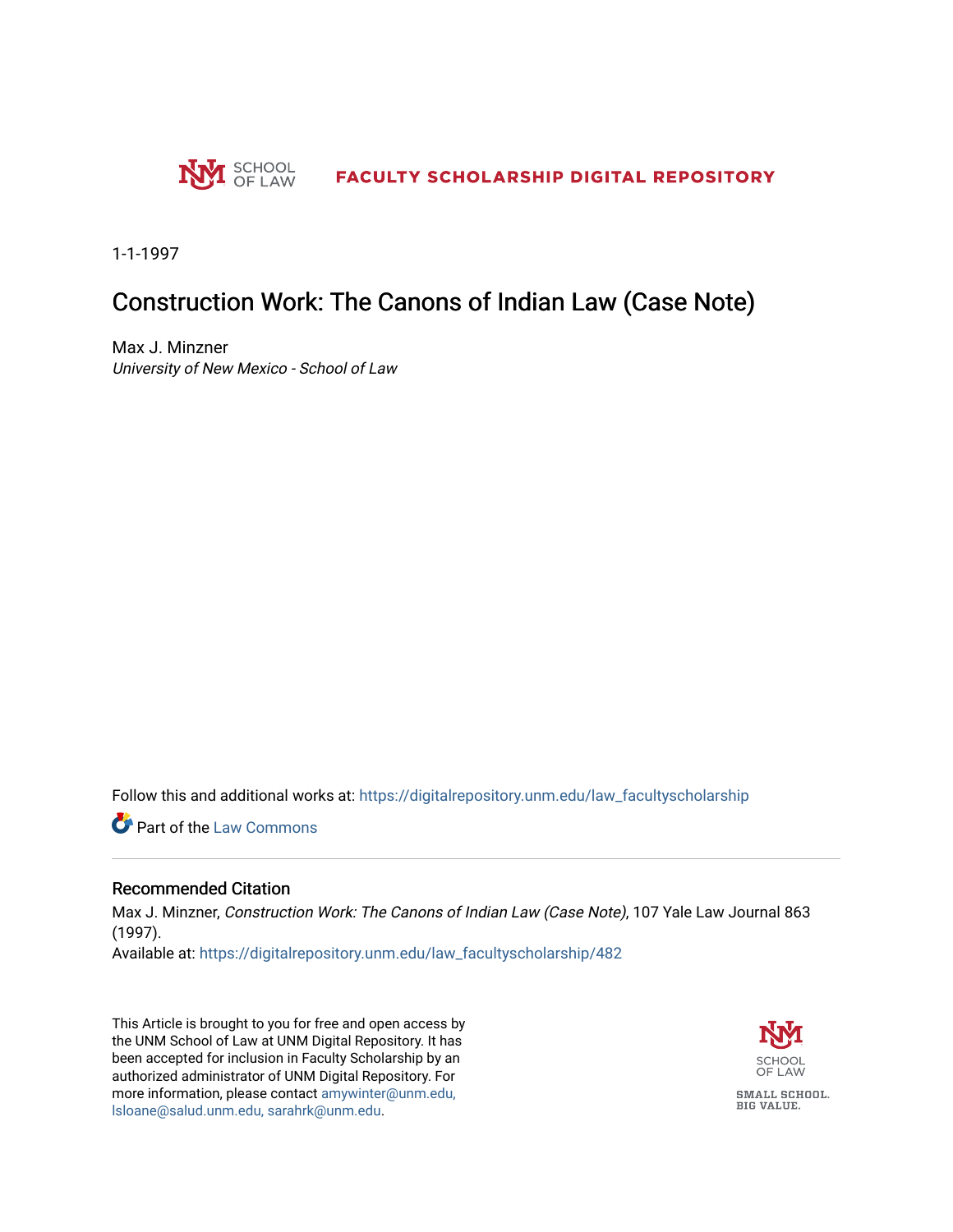# Case Notes

### Construction Work: The Canons of Indian Law

Alaska v. Native Village of Venetie, **101 F.3d 1286** (9th Cir. **1996),** *cert. granted,* 117 S. Ct. 2478 (1997).

Congressional pronouncements in the area of Indian law have often been both sweeping and contradictory.<sup>1</sup> To clear away some of the resulting confusion, the Supreme Court has adopted canons for construing these acts: Most importantly, ambiguous statutes and treaties are interpreted in favor of the tribes.2 In *Alaska v. Native Village of Venetie,3* the Ninth Circuit applied this canon in interpreting the Alaska Native Claims Settlement Act **(ANCSA), <sup>4</sup>** determining that Alaska's native villages qualify as "Indian country."<sup>5</sup> This Case Note will show that the court's reliance $6$  on the canon of construction

5. Specifically, the court found that the ANCSA did not strip Venetie of its status as a dependent Indian community and therefore it could tax state activity in the Village. *See* Alaska v Native Village of Venetie, 101 **F.3d** at 1302; *see also* 18 U.S.C. § 1151 (1994) (defining Indian country as rescrvation land. dependent Indian communities, and Indian allotments). This status grants Venetie and other villages wideranging sovereign powers, substantially limiting state authority and significantly expanding tribal control Indian country status is the first-order consideration in Indian law, determining who prosecutes most crimes involving tribal members, see 18 U.S.C. § 1152, who controls child custody proceedings, *see 25* U.S.C. § 1911 (1994), and, as in *Alaska v Native Village of Venette.* who can tax various activities, *see* COiE.. supra note 4, at 406-16. The Ninth Circuit declared that 1.8 million acres in Alaska (an area about the size of Delaware) is Indian country. See Alaska v. Native Village of Venetic. 101 **173d** at 1289. 1302. Alaska estimates that the ruling doubled the amount of Indian country in the nation. *See Petitioner's Brief at 17*, Alaska v. Native Village of Venetie, No. 96-1577 (U.S. filed June 23. 1997). In total, the ANCSA lands span 44 million acres, *see* Alaska v. Native Village of Venetie, 101 **F3d** at 1289. and whether these lands are Indian country is now unclear. The Ninth Circuit's ruling has had political repercussions. Alaskan Senator Ted Stevens began his ongoing efforts to split the Ninth Circuit in part due to this case. *See* David G. Savage, *Debate Rises over Proposal To Break Up Appeals Court.* L.A. TIMES. Sept. 21. 1997. at **A3.**

6. The canon played a key role in the decision. After determining that Indian country once existed in Alaska, the court called upon the canons of construction in considering whether the ANCSA extinguished

*I. See, e.g.,* Philip P. Frickey, Congressional Intent. **Practical** Reasoning. and *tie* Dynamic Nature **of** *Federal Indian Law,* 78 CAL. L. REv. 1137, 1138 (1990) (indicating the repeated congressional oscillations with respect to Indian law).

<sup>2.</sup> See, e.g., County of Oneida v. Oneida Indian Nation. 470 **U.S 226.** 24748 **(1985)**

<sup>3.</sup> **101 F3d** 1286 (9th Cir. 1996), cert. granted. 117 S Ct. 2478 **(1997).**

<sup>4.</sup> The ANCSA, 43 U.S.C. §§ 1601-1629e (1994), was designed to open Alaska quickly to oil drilling and to provide a final determination of Indian land claims in the state. transferring millions of acres of land to highly structured native corporations. For a more extensive history of the ANCSA and the structure of the native corporations, see FELix S. **COHEN.** HANDBOOK OF FEDERAL **INDIAN LAw** 746-57 (1982)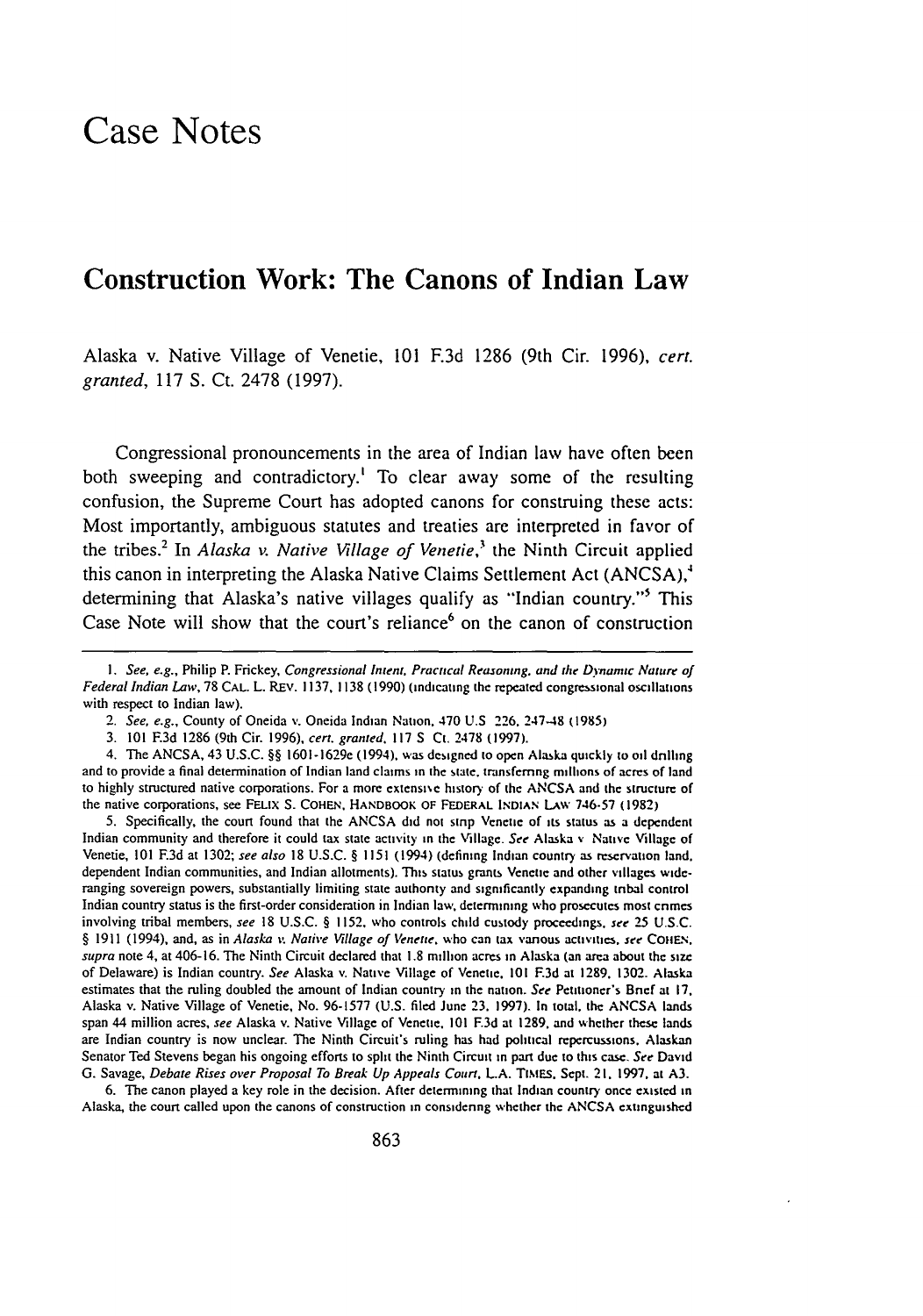was misplaced. The most consistent interpretation of recent Supreme Court precedent involving the canon indicates that it does not apply to the ANCSA.

**I**

In general, courts can either rely on canons of construction to determine cases or reject them by claiming that legislative intent is unambiguous.<sup>7</sup> The Supreme Court has taken both approaches with the canon favoring tribal litigants, producing a body of apparently inconsistent law<sup>8</sup> despite dicta asserting that the canon applies equally to all cases involving tribal litigants.<sup>9</sup>

Most of the major recent Supreme Court cases involving statutory analysis of Indian law, however, can be read consistently if the canon is interpreted to apply only when Congress acted in its role as tribal trustee.<sup>10</sup> The rationale for the canon, after all, arises from the trust relationship, as embodied in the conception that the federal government holds lands on behalf of the tribes and must manage these lands for the tribes' benefit.<sup>11</sup>

*9. See* South Carolina v. Catawba, 476 U.S. 498, 506 (1985) ("The canon of construction [requires] the resolution of ambiguities in favor of Indians **....").**

**10.** While the canon also applies to treaties, this analysis does not. Congress appears never to have signed treaties as tribal trustee. Of course, this analysis also cannot account for cases that completely ignore the canon. Such cases, in any event, are tangential to *Alaska v. Native Village of Venetie* because the Court will almost certainly confront the canon. Finally, this theory may not apply to myriad cases involving one of the many surplus land acts, *see, e.g.,* Solem v. Bartlett, 465 U.S. 463 (1984); Matz v. Arett, 412 U.S. 481 (1973), in which the Court determined whether congressional enactments diminished reservations. These cases form a unique body of law with its own set of tools. *See* Hagen v. Utah, 510 U.S. 399, 4 10-lI (1994) (pointing out the specific rules that apply in Surplus Land Act cases).

**11.** *See, e.g.,* Seminole Nation v. United States, 316 U.S. 286, 297 (1942) ("[The United States] has charged itself with moral obligations of the highest responsibility and trust. Its conduct **...** should therefore be judged by the most exacting fiduciary standards."); **COHEN,** *supra* note 4, at 226 ("The federal trust

it. Stating that the "ANCSA falls into that category of statutes enacted for the benefit of Indians," the court found that this "background principle" meant the statute should be "liberally construed" and "congressional intent to extinguish Indian country must be reflected by 'clear and plain language."' Alaska v. Native Village of Venetie, 101 **F.3d** at 1294-95 (citation omitted). The court thus looked to whether the ANCSA was "clear[] and explicit[]," *id.* at 1297, and ultimately the canon was the basis of its decision that the transfer of title to the Native corporations did not extinguish federal superintendence, *see id.* at 1299.

<sup>7.</sup> This flexibility in the application of canons has been noted outside the realm of Indian law. *See* KARL N. LLEWELLYN, THE **COMMON** LAW TRADITION: **DECIDING** APPEALS 521-35 (1960) (pointing out that for every canon there is an opposite counter-canon); Jonathan R. Macey & Geoffrey P. Miller, *The Canons of Statutory Construction and Judicial Preferences,* 45 VAND. L. REv. 647, 649-56 (1992) (arguing that the lack of meta-rules explaining when to apply canons means they do not seriously constrain judges). Llewellyn's critique is not strictly true in the case of the canon favoring tribes, because there is no canon operating against the tribes. The Court, however, resorts to language about legislative intent when it wishes to rule against tribal litigants. *See* DeCoteau v. District County Court, 420 U.S. 425, 447 (1975) ("A canon of construction is not a license to disregard clear expressions of **...** congressional intent.").

*<sup>8.</sup> See infra* notes 12-32 and accompanying text. Indeed, the entire body of Indian law has been frequently criticized for its inconsistency. *See* Curtis G. Berkey, *International Law and Domestic Courts: Enhancing Self-Determination for Indigenous Peoples, 5* HARV. HUM. RTs. **J.** 65, 72 (1992) (describing as "confused" the Court's decisions determining when tribal powers are not compatible with the tribes' status as dependent domestic nations); *id.* (pointing out that the law in this area has been frequently reformulated, reinterpreted, and, in one case, ignored); Mary Christina Wood, *Protecting the Attributes of Native Sovereignty: A New Trust Paradigm for Federal Actions Affecting Tribal Lands and Resources,* <sup>1995</sup> **UTAH.** L. REv. 109, **113** (arguing that decisions involving the trust relationship have been "often inconsistent").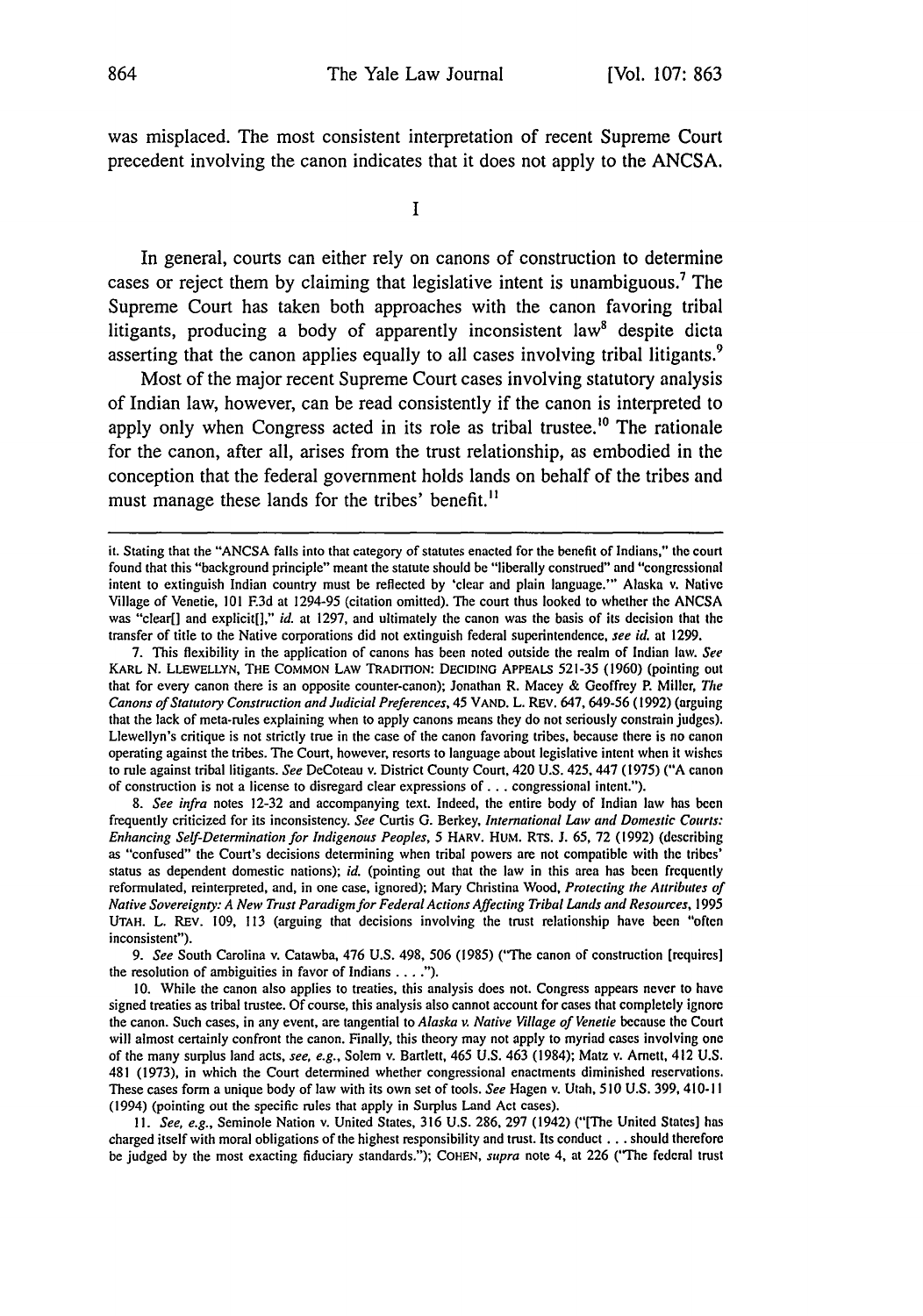For example, in *County of Yakima v. Confederated Tribes & Bands of the Yakima Indian Nation,'2* Congress had passed the relevant statute in its role as trustee, and the canon was strictly applied. The case involved a provision of the **1887** General Allotment Act **(GAA), <sup>13</sup>**which provided for the distribution of reservation lands to individual tribal members. Although Congress may not have been acting with the best interests of the tribes at heart,<sup>14</sup> it was still technically acting as trustee, because the federal government held the land in trust and Congress determined its distribution. The Court interpreted a **GAA** provision stipulating that, after the trust period expired, "all restriction as to sale, incumbrance, or taxation of [the] land shall be removed."<sup>15</sup> Holding initially that this provision meant what it said, the Court upheld the state's ad valorem tax on the land.<sup>16</sup> Subsequently, however, it applied the canon in finding that the statute did not allow an excise tax: "[O]ur choice between [two constructions] must **be** dictated **by** a principle deeply rooted in this Court's Indian jurisprudence: 'Statutes are to **be** construed liberally in favor of the Indians, with ambiguous provisions interpreted to their benefit."<sup>17</sup>

Similarly, the Court gave the canon significant weight in construing a statute involving mineral development on tribal lands. Congress acted in its capacity as a trustee when it established rules to open Indian lands to non-Indian mining in 1891,<sup>18</sup> as well as when it modified those rules in 1924 and 1938.'9 The Court accordingly strictly applied the canon in *Montana v. Blackfeet Tribe20* when charged with deciding whether the 1924 provision permitting state taxation of the tribal royalties from the mineral leases survived the **1938** revisions. Even though neither the **1938** legislation nor its legislative

14. Cf. Confederated Tribes & Bands, 502 U.S at 254 (noting that the GAA unified a patchwork of policies allotting land on a freely alienable basis that had led to the rapid disappearance of Indian land) 15. 25 U.S.C. § 349.

16. See Confederated Tribes & Bands. 502 U.S. at 266

17. *Id.* at 269 (quoting Montana v. Blackfect Tribe. 471 U S 759. 766 **l1985))**

18. *See* Act of Feb. 28, 1891, ch. 383, 26 Stat. 794 (codified as amended at 25 U **S** C § 397)

**19.** *See* Act of May **29,** 1924, ch. 210, 43 Siat. 244. 244 icoditfied as amended at 25 U SC **§§** 396-

398); Act of May **11,** 1938, ch. 198, § **1,** 52 Stat. 347. 348 (same)

20. 471 U.S. 759 (1985).

responsibility is a very important limitation on executive authonty and discretion to administer Indian property and affairs.... [T]he federal executive is **held** to a **stnct** standard of compliance %ith fiduciary duties." (citing United States v. Creek Nation. 295 U **S.** 103. 109-10 **(1935)))**

<sup>12. 502</sup> U.S. 251 (1992).

<sup>13. 25</sup> U.S.C. **§** 331-358 (1994). The GAA was an attempt to destroy tnbes, "'extinguish tibal sovereignty, erase reservation boundaries, and force the assimilation of Indians into the society at large." Confederated Tribes & Bands, 502 U.S. at 254. Congress divided former reser ation lands into farm-sizcd parcels and transferred them to tribal members, held in **trust by the federal govemment for 25** )ears. The land then became the property of tribal members in fee simple, fully alienable and taxable See generally WILLIAM C. CANBY, JR., AMERICAN INDIAN LAW 233-35 (1981). COHEN, *supra* note 4, at 130-34 Though **it remains** on the books, the GAA policies effectively ended %ith the Indian Reorganization Act. ch 576. 48 Stat. 984 (1934) (codified at 25 U.S.C. **§§** 461465) This Act prevented further allotment. indefinitely extended the trust period applying to land already allotted, and provided a mechanism for returning unallotted land to tribal ownership. See **id.**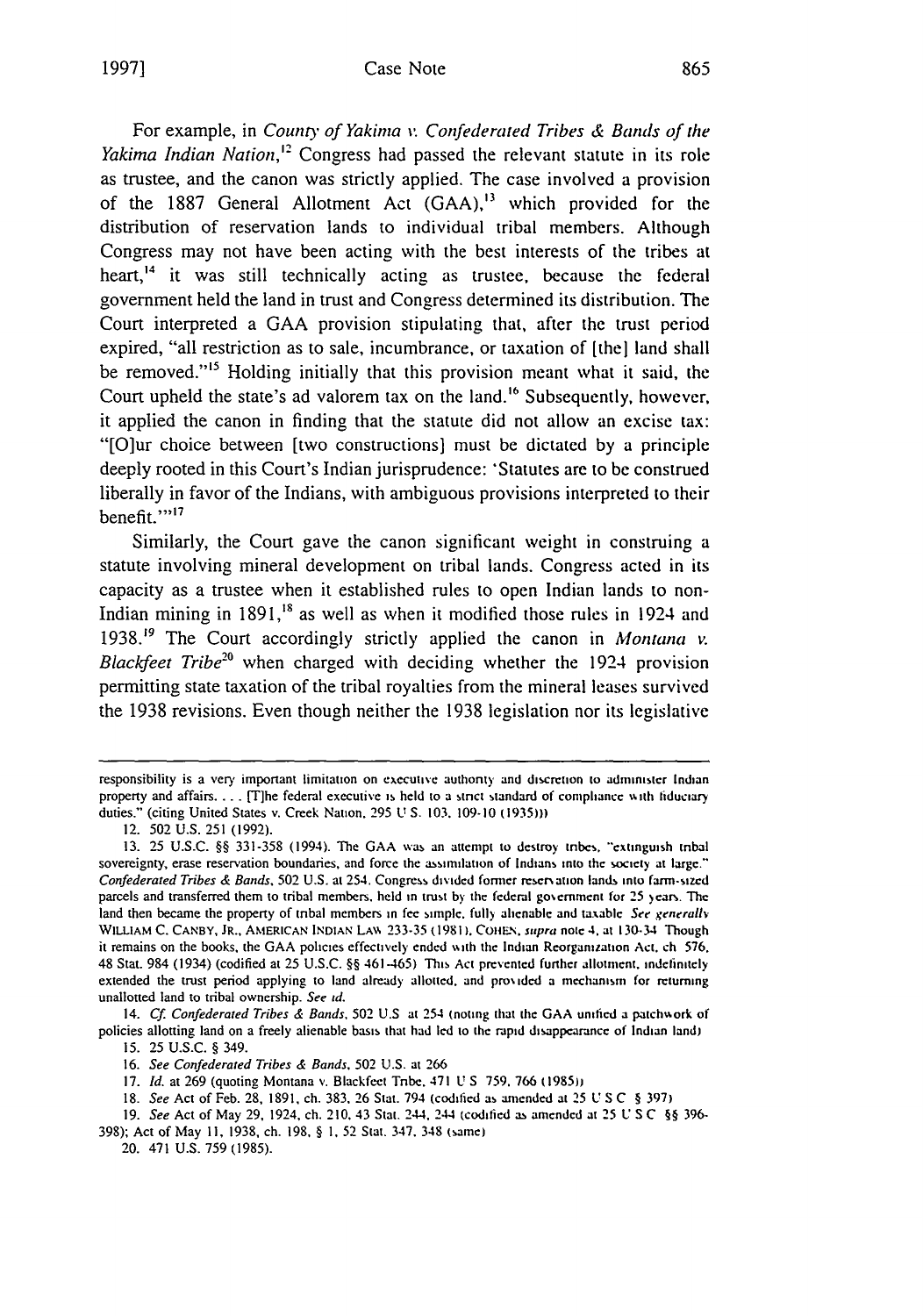history mentioned taxation,<sup>21</sup> the Court held that Congress's failure specifically to reauthorize taxation of tribal royalties prevented the state from taxing leases issued under the new statute. In reaching this conclusion, the Court repeatedly emphasized the canon, which appeared to **be** the determining factor in its decision. $^{22}$ 

In contrast, when the Court has interpreted statutes passed outside the trust relationship, it has been less solicitous of the canon. The Court virtually ignored the canon, for example, when interpreting the Buy Indian Act<sup>23</sup> in *Andrus v. Glover Construction Co.24* Although Congress intended the statute to benefit tribes, it did not act as their representative; the legislation was primarily a jobs program.<sup>25</sup> The case involved a close and complex reading of the interplay of two statutes,<sup>26</sup> and thus would appear to have offered a perfect opportunity for the Court to use the canon of construction to avoid a knotty analytic problem. The Court dismissed the canon, however, with only a passing reference in the last sentence of its opinion.<sup>27</sup>

Nor was the trust relationship implicated when Congress "simply wished to build a dam."<sup>28</sup> Consequently the canon was not applied when Indian land was taken for that purpose.<sup>29</sup> In this instance, Congress was not acting as a tribal representative; the takings were effected as if the tribe had been a private individual. The Court therefore held that a clause of the statute providing that the land was open to public use abrogated the tribe's right to exclude non-Indians.<sup>30</sup> Although the majority opinion mentioned the canon,<sup>31</sup> strict application of it would have dictated the opposite result.

<sup>21.</sup> *See id.* at 769 (White, J., dissenting). **The** changes did include a general clause repealing all acts "inconsistent" with the **1938** statute. *See id.* at **763-64** (majority opinion).

<sup>22.</sup> *See id.* at 766 ("[S]tatutes are to be construed liberally in favor of the Indians, with ambiguous provisions interpreted to their benefit. When the 1924 and **1938** Acts are considered in light of these principles, it is clear that the 1924 Act does not authorize [the] tax statutes **....** (citations omitted)); *id.* at 767 ("Nor would the State's interpretation satisfy the rule requiring that statutes **be** construed liberally in favor of the Indians."); *id.* at 767-68 ("When the statute is 'liberally construed **...** in favor of the Indians,' it is clear that if the tax proviso survives at all, it reaches only those leases executed under the 1891 Act and its 1924 amendment." (quoting Alaska Pac. Fisheries v. United States, 248 U.S. **78,** 89 (1918))).

<sup>23. 25</sup> U.S.C. § 47.

<sup>24. 446</sup> U.S. 608 (1980).

<sup>25.</sup> **The** Buy Indian Act requires the government to purchase Indian-made products when practical. *See* 25 U.S.C. § 47.

<sup>26.</sup> **The** Court needed to decide if the Buy Indian Act provided an exception to the requirements in 41 U.S.C. § 252(a) (1994) that government projects be advertised and submitted for public bid.

<sup>27.</sup> *See Andrus,* 446 U.S. at 619 ("[A]lthough the 'rule **by** which legal ambiguities are resolved to the benefit of the Indians' is to be given 'the broadest possible scope,' '[a] canon of construction is not a license to disregard clear expressions of **...** congressional intent."' (quoting DeCoteau v. District County Court, 420 U.S. 425, 447 (1975)) (alteration in original)).

<sup>28.</sup> South Dakota v. Bourland, 508 U.S. 679, 698 (1993) (Blackmun, **J.,** dissenting).

<sup>29.</sup> *See id.* at 683-84 (majority opinion).

<sup>30.</sup> *See id.* at 683.

<sup>31.</sup> *See id.* at 687.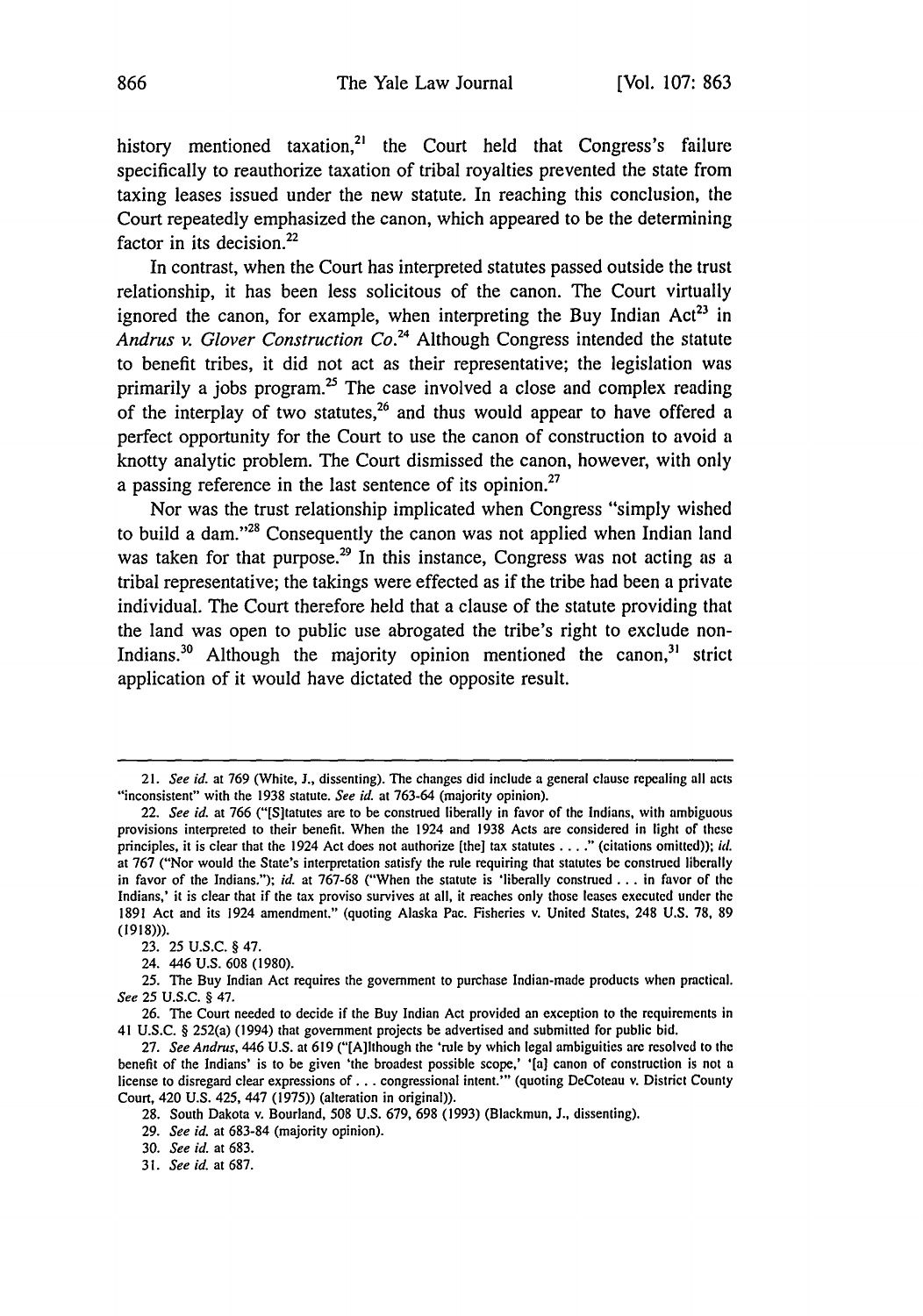#### Case Note

In sum, the cases illustrate a general, if unacknowledged, trend in recent opinions reinforcing the logic behind the canon's support of interpretations favoring tribes. The canon applies only when Congress acted as trustee.<sup>32</sup>

II

The canons do not apply to the **ANCSA** because Congress did not act as trustee for the Alaskan tribes. At the time of the Act, there was no trust relationship between these tribes and the federal government. In the lower forty-eight states, the trust relationship arose through the Court's characterization of the tribes as "domestic dependent nations"<sup>33</sup> in tension with the states and in need of federal assistance to survive.<sup>34</sup> Tribes therefore turned over land to the United States in exchange for protection and a promise that the federal government would manage the land for the tribes' benefit.<sup>35</sup>

This relationship, though, did not involve Alaskan Indians.<sup>36</sup> Indeed there was almost no federal-tribal relationship for the first ninety years following the cession of Alaska **by** Russia.3 For the initial **fifty** years of American dominion over Alaska, Congress established only one reservation.<sup>38</sup> In the 1930s and 1940s, Congress did begin to authorize the creation of Alaskan reservations.<sup>39</sup> The trust status of these reserves, however, remained quite

<sup>32.</sup> Of course, the discussion above is not exhaustive. The selected cases. hoskever. are typical For other cases in which the canon has been strongly applied and Congress was acting as trustee in the relevant statute, see *Three Affiliated Tribes of the Fort Berthold Reservation v. Wbld Engineering.* 467 U S 138. 149 (1984); and *Bryan v. Itasca County*, 426 U.S. 373, 392 (1976) For another example in which Congress was not acting as trustee (and indeed, explicitly abandoned the trustee relationship) and the Court **did** not apply the canon, see *South Carolina %:. Catawba,* 476 **U.S.** 498. 506 (1986).

<sup>33.</sup> Cherokee Nation v. Georgia. 30 U.S. (5 Pet.) I. 17 **(1831)**

<sup>34.</sup> *See* United States v. Kagma, 118 U.S. 375 (1886). The Court noted: "lhey are *dependent* on the United States .... Because of the local ill feeling, the people of the States . .**ac** often their deadliest enemies. From their very weakness and helplessness, so largely due to the course of dealing of the federal government with them **....** there arises the duty of protection.. *." Id.* at 383-84

<sup>35.</sup> *See* Reid Peyton Chambers, *Judicial Enforcement of the Federal Trust Responsibilith to Indians.* 27 **STAN.** L. REV. 1213, 1219 (1975).

<sup>36.</sup> *See* Jeremy David Sacks, *Culture. Cash or Calories. Interpreting Alaska Native Subsistence Rights.* 12 ALASKA L. REV. 247, 257-59 (1995) (stating that "'[allthough they are ostensibly subject to the same trust relationship as Native Americans in the continental United States, Alaska Natives initially were not treated as dependent peoples by the federal government." and listing several ways in which the relationships differ); James E. Torgerson, *Indians Against Immigrants-Old Rivals. New Rules: A Brief Reniew and Comparison of Indian Law in the Contiguous United States, Alaska, and Canada, 14 AM INDIAN L. REV* 57, 101-02 (1989) (indicating that the lack of trust status, more limited self-gosemance, and relatively significant political clout all distinguish Alaskan natives from those in the lower 48 states)

<sup>37.</sup> *See* **COHEN,** *supra* note **4.** at 739. The federal government never signed treaties with Alaskan tribes, *see id.,* and minimal distinctions were drawn between Indians and non-Indians in Alaska. *see DAVID* S. CASE, THE SPECIAL RELATIONSHIP OF ALASKA NATIVES TO THE FEDERAL GOVERNMENT 2 (1978)

**<sup>38.</sup>** In **1891,** Congress set up the Metlakatla Indian Reservation *See* Act of Mar. **3.** 1891. ch 561. § **15, 25** Stat. 1095, **1101** (1891) (codified as amended at 25 **U.S.C.** § 495 (1994)). The Metlakatla Indians are discussed further *infra* note 45. A few other reservations were established by executive order See **COHEN,** *supra* note 4, at 743-44.

**<sup>39.</sup>** *See* **CASE,** *supra* note **37,** at 4. Venetie was one of these *See id.*